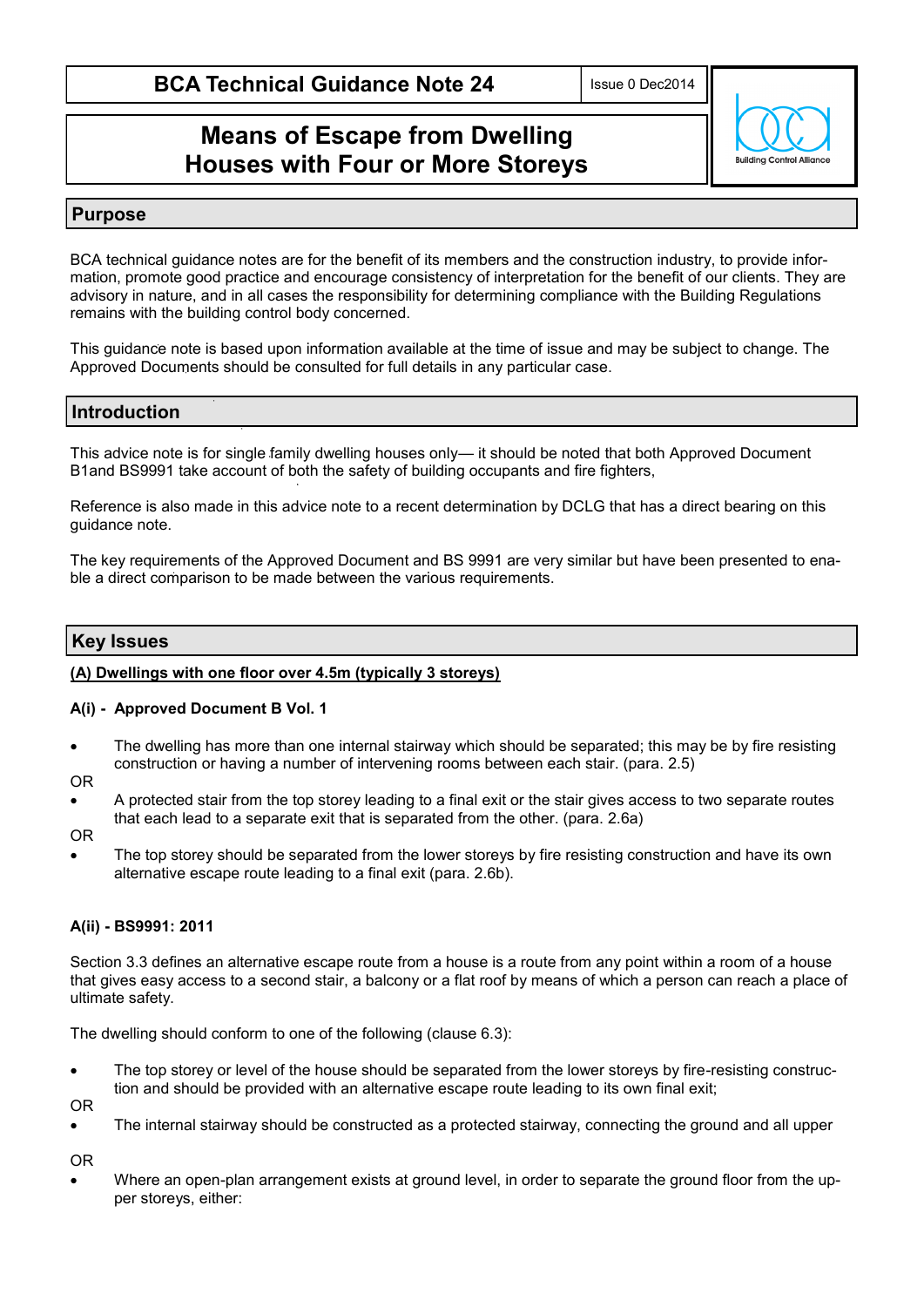- 1. protected stairway should be provided or
- 2. the house should be fitted throughout with a sprinkler system designed and installed in accordance with BS 9251 in conjunction with a fire resisting partition and door, in order to separate the ground floor from the upper storeys. The fire-resisting door should be arranged such that occupants on the upper floors can access an escape window at first floor level in the event of a fire in the open-plan area.

#### **(B) Dwellings with more than one floor over 4.5m**

#### **B(i) - Approved Document B Vol. 1**

Additional precautions needed over and above the requirements outlined in A (i) above:

- An alternative escape route for each storey at or above 7.5m and if access to this route is via the protected stairway to an upper storey, or a landing within the protected stairway to an alternative escape that is on the same level then the part of the stairway that is 7.5m or more above ground level should be separated from the lower storeys by fire resisting construction,
- OR
- The dwelling should be fitted throughout with a sprinkler system to BS 9251:2005

### **B(ii) - BS9991: 2011**

Houses with more than one floor over 4.5 m above ground level should conform to A(ii) above in addition to the following (clause 6.4):

Each storey or level situated 7.5 m or more above ground level should have either:

an alternative escape route

OR

 a protected stairway and a sprinkler system, designed and installed in accordance with BS 9251:2005, fitted throughout the house.

#### **Loft conversions**

Both the Approved Document and BS 9991 (clause 6.5) provide specific guidance on this type of work.

Both documents permit the use of sprinklers in open plan arrangements for 2 storey conversions.

#### **DCLG Determination**

#### **Ref: SB/007/001/005 Dated: 3 June 2011**

This determination concerned the alteration of an existing three storey town house which contained two bedrooms (one en-suite) and a bathroom on the second floor; a lounge, study and toilet on the first floor; and a kitchen/diner, hallway, toilet and garage on the ground floor. The proposed building work comprised the conversion of the existing roof/loft space to create a new third floor (fourth storey) containing an en-suite bedroom. The proposed four storey house would have a single staircase with two floors more than 4.5m above ground level, and a top storey more than 7.5m above ground level.

The Secretary of State considered the safety of the occupants of the converted roof/loft space (i.e. a new third floor) if a fire occurs at a lower level as being paramount. He further considered the means of escape for a traditional three storey house was relatively straightforward, but was of the opinion that higher buildings demanded more comprehensive approaches to means of escape. External rescue was not considered a robust and safe way to address this issue, and he was of the view additional measures should be provided – such as alternative escape route or fire suppression by sprinkler protection throughout the building.

It was recognised the proposals put forward by the applicant did go some way in attempting to mitigate the omission of an alternative escape route, in particular by the inclusion of a fully protected stairway extending from the proposed third floor to the final exit and an enhanced mains operated automatic fire detection and alarm system, but the measures proposed did not represent compliance with Requirement B1.

He so determined the proposal did not satisfy the requirements of the requiations. For a full transcript see http:// www.communities.gov.uk/publications/planningandbuilding/determination007001005